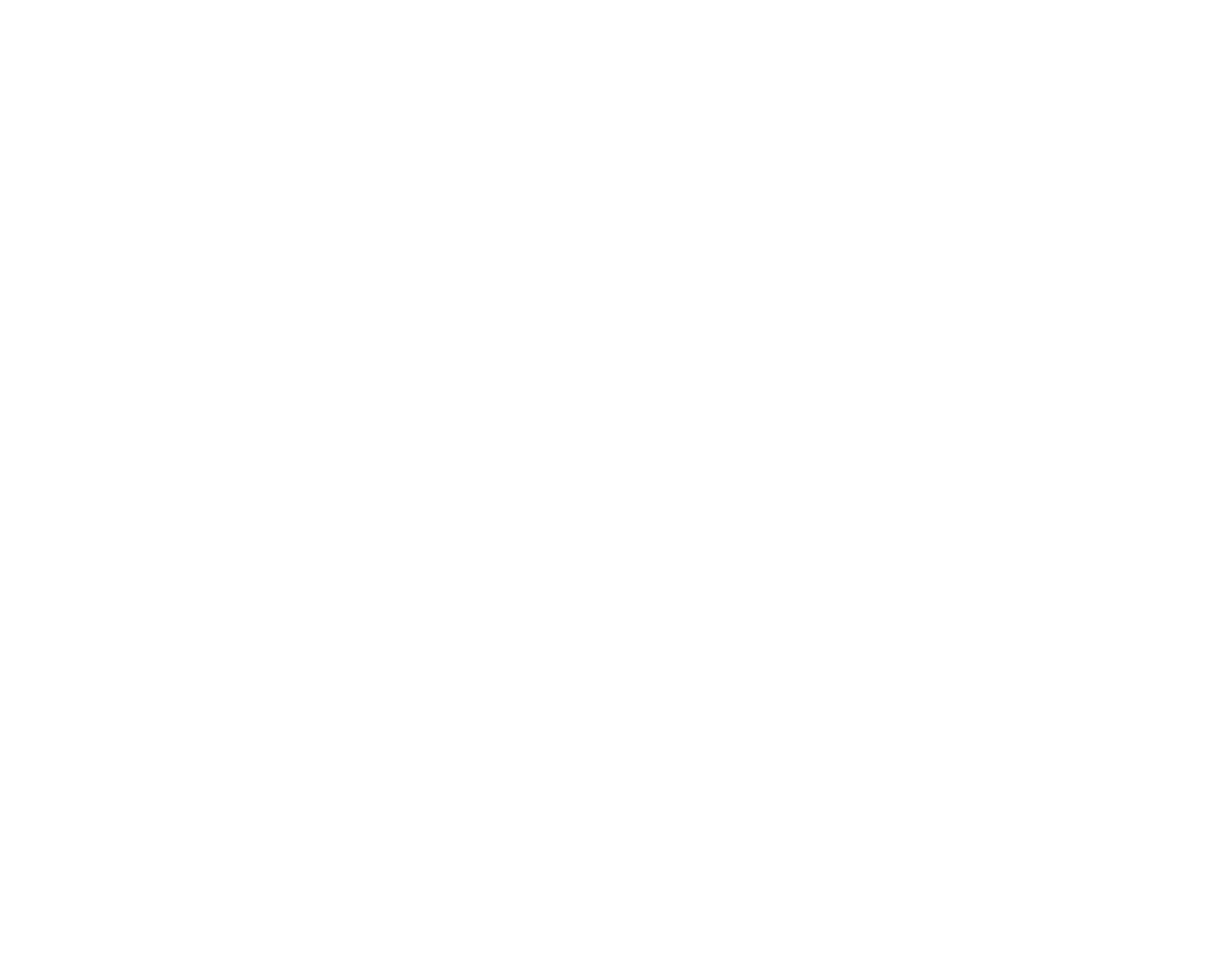# **TABLE OF CONTENTS**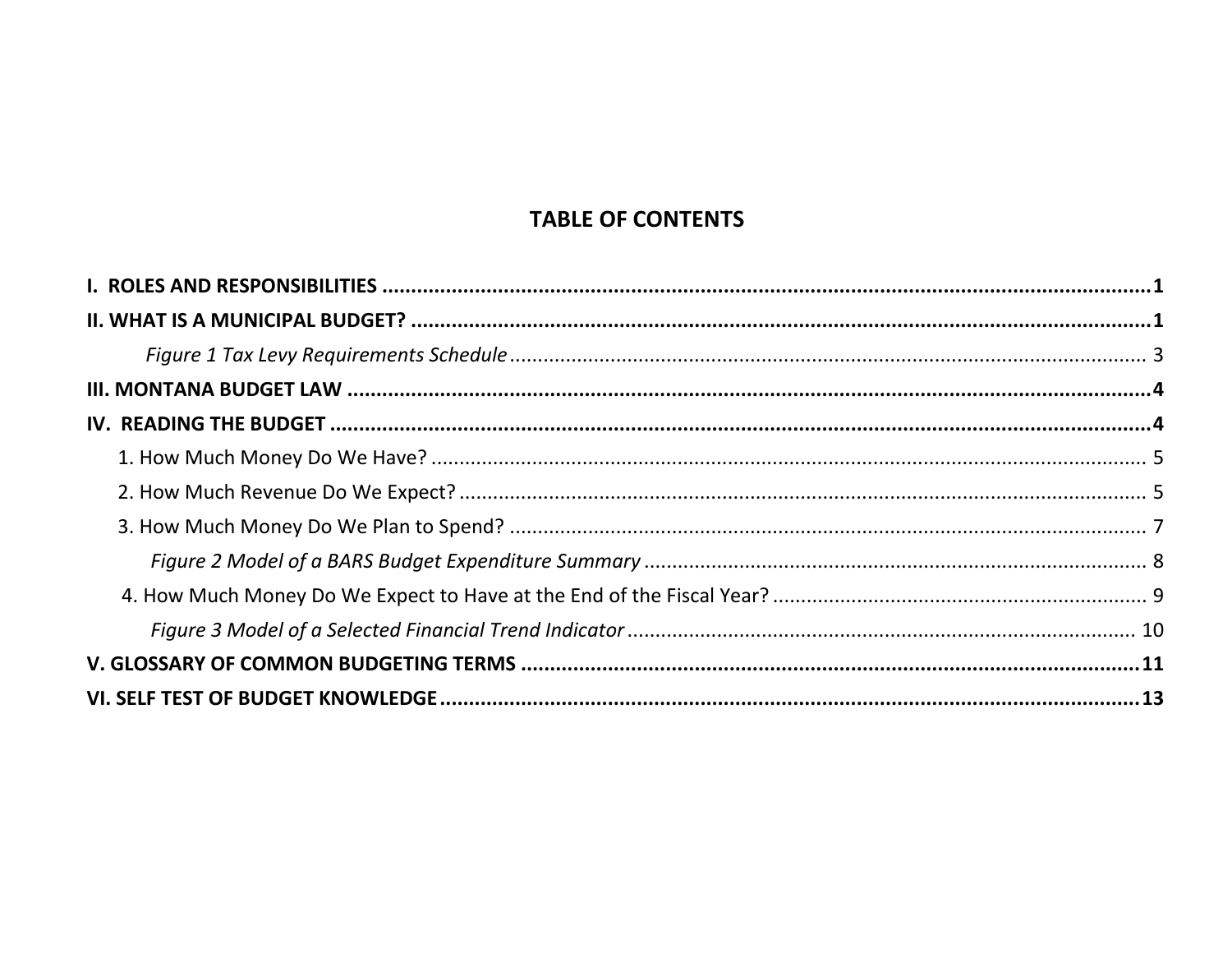# **I. ROLES AND RESPONSIBILITIES**

- The intended audience for this *Budgeting Guide* includes the **Mayors and Council Members** of Montana's 129 municipal governments, especially those who have been recently elected or appointed to office.
- It is the **City or Town Council** that has the *sole authority by majority vote* to adopt or amend the annual budget to levy property taxes and provide the dollar resources to operate the government enabling it to provide essential services for the community.
- The **Mayor** has the responsibility to *prepare the preliminary budget* for Council consideration; *execute the budget* approved by the Council: and to *oversee the departments* to insure that expenditures are lawful and within the dollar limits detailed by the budget.
- The **City/Town Clerk or Finance Officer** is responsible for *collecting and providing to the Mayor and Council the financial data* that may be required to prepare a balanced budget and to insure that *timely notice of budget hearings* is provided to the public, as required by law.
- The **City/Town Department Heads** are responsible for *preparing, justifying and reporting cost estimates* of Operations and Maintenance (O&M), Personnel, and Capital Requirements of their departments for the fiscal year.

# <span id="page-3-0"></span>**II. WHAT IS A MUNICIPAL BUDGET?**

- The municipal budget is a legally required plan of expenditures that is balanced by anticipated revenues during the government's fiscal year which, in Montana, runs from July 1 through June 30. The budget format and fund structure must conform to the requirements of the Montana Budgeting, Accounting and Reporting System (BARS). By law the annual budget resolution must:
	- 1. Be approved by the city/town council *by the later of the first Thursday after the first Tuesday in September* or within 30 calendar days of receipt of the municipality's taxable value from the Montana Department of Revenue;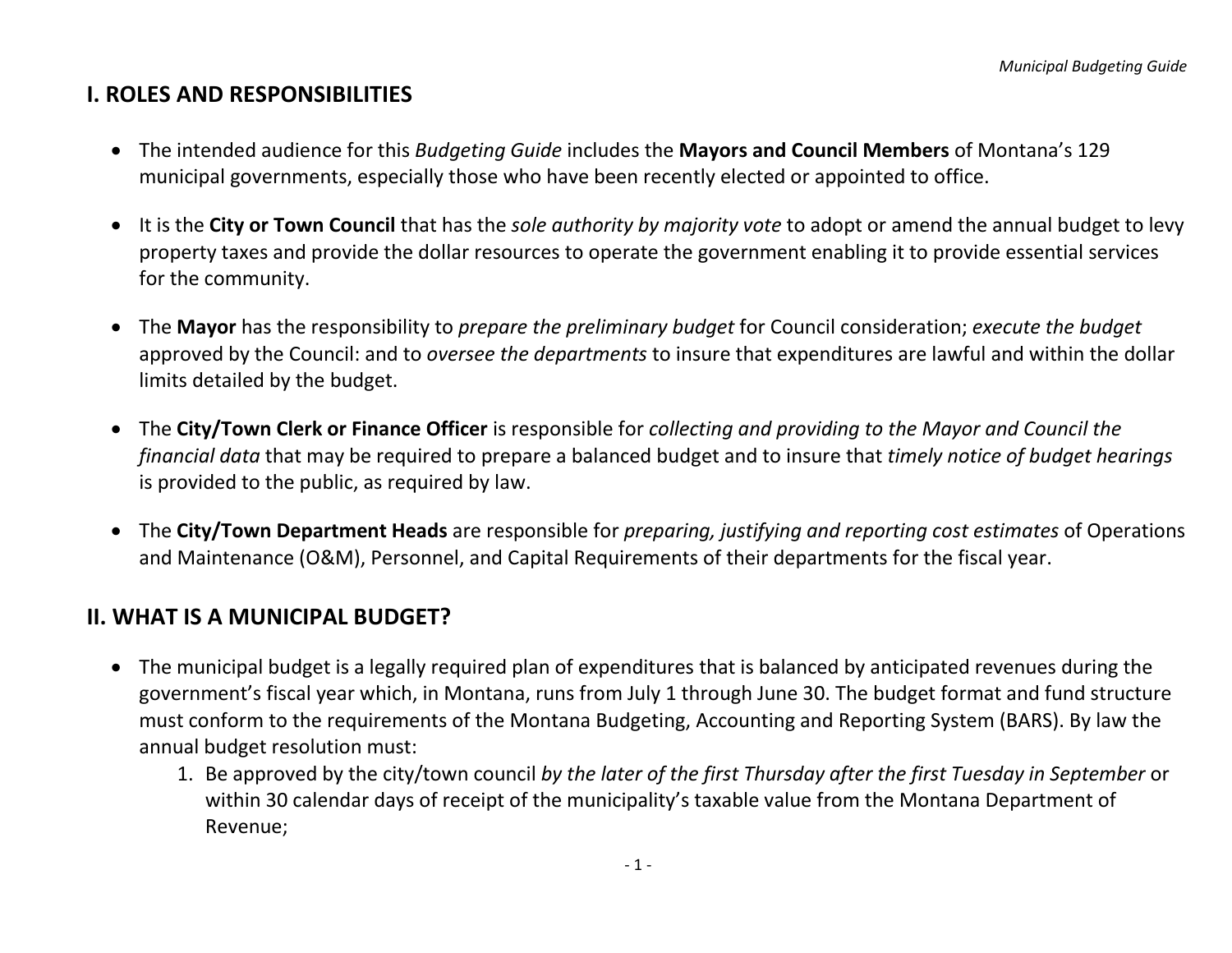- 2. Include a specific *appropriation of public funds* (the government's annual spending authority);
- 3. Set the annual *property tax mill levy* that will be borne by the owners of all taxable property within the municipality.
- An *annual budget is required* for all municipal accounting entities, including those funds supported by property taxes (primarily the General Fund) and those Enterprise Funds supported by *non-tax revenues* (fees for service) such as the water fund, wastewater fund and ambulance fund.
- <span id="page-4-0"></span>• *Governmental Fund Accounting* is required by Montana law so that each stream of revenue and the associated expenses can be accounted for and tracked within a specific governmental fund. Montana municipal governments typically have at least five or six such governmental funds, e*ach of which requires its own annual budget,* including:
	- 1. **General Fund:** A fund used for the ordinary operations of a municipal government which are financed primarily by local property taxes and other non-tax revenues not accounted for in another governmental fund.
	- 2. **Enterprise Funds:** A fund used to account for the revenues and expenses of those business-like services provided by the municipality on a "fee for service" basis similar to a private business enterprise. Water, wastewater, solid waste (garbage) and ambulance services are typical examples of the enterprise activities of Montana municipalities.
	- 3. **Other governmental funds** usually include separate funds for health insurance, retirement programs and bonded debt service funds. The *Tax Levy Requirements Schedule* is a document included in the budget package developed by the Mayor and Clerk/Finance Officer that summarizes: the proposed spending; the financial resources required to support the spending; the property tax mill levies; and the beginning and ending cash positions for each governmental fund. This is a very useful document summarizing critical aspects of the budget for Council review. A model of a Tax Levy Requirements Schedule is provided on the following page.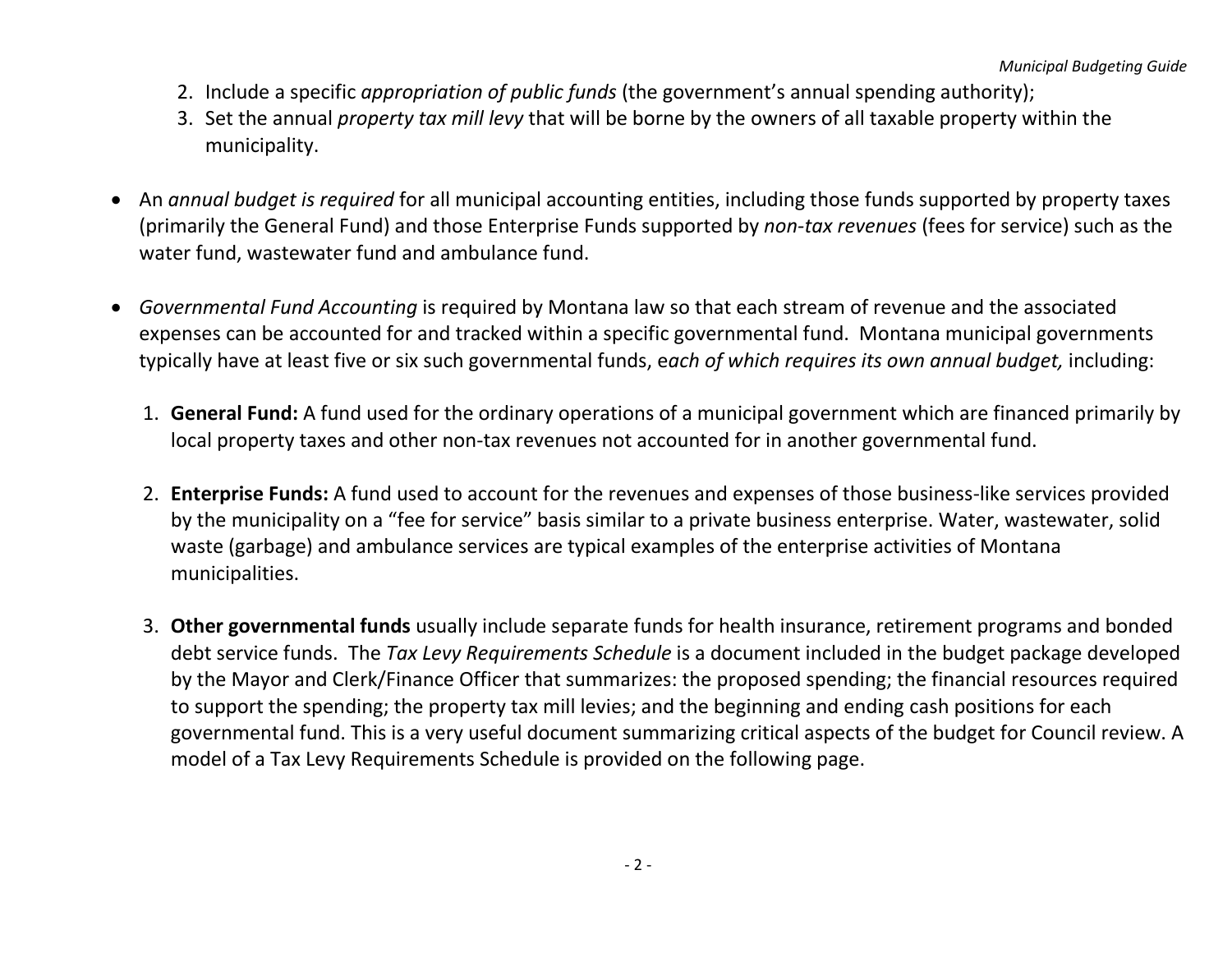#### *Figure 1 (For instructional purposes only)*

**City/Town/County of** *(Model of Municipal Form*

## **TAX LEVY REQUIREMENTS SCHEDULE NON-VOTED LEVIES**

| Assessed Valuation 650,000,000 |           |            |
|--------------------------------|-----------|------------|
| <b>Tax Valuation</b>           | 5.500.000 | Fiscal Yea |
| 1 Mill Yields (10)             | 5,500     | Page No    |

**Tax Valuation** 5,500,000 Fiscal Year 2012-2013

\*Column (3) Total Requirements must equal Column (8) Total Resources

| Fund # | <b>Fund Name</b>     | (1)<br>Appropriation | (2)<br><b>Budgeted</b> | $(3)=(1)+(2)$<br>Total | (4)<br>Cash                                | (5)<br>Non-Tax  | $(6)=(9)x(10)$<br>Property | $(7)=(5)+(6)$<br>Total | $(8)=(4)+(7)$<br><b>Total</b> | $(9)=(6)+(10)$<br><b>Mill Levy</b> | $(11)=(4)$ $(1)+(7)$<br><b>Estimated</b> |
|--------|----------------------|----------------------|------------------------|------------------------|--------------------------------------------|-----------------|----------------------------|------------------------|-------------------------------|------------------------------------|------------------------------------------|
|        |                      |                      | <b>Cash Reserve</b>    | <b>Requirements</b>    | Available<br>(Less Current<br>Liabilities) | <b>Revenues</b> | Tax<br><b>Revenues</b>     | <b>Revenues</b>        | <b>Resources</b>              |                                    | <b>Cash Balance</b>                      |
|        |                      |                      |                        |                        |                                            |                 |                            |                        |                               |                                    |                                          |
| 1000   | <b>General Fund</b>  | 1,000,000            | 300,000                | 1,300,000              | 450,000                                    | 300,000         | 550,000                    | 850,000                | 1,300,000                     | 100.00                             | 300,000                                  |
|        |                      |                      |                        |                        |                                            |                 |                            |                        |                               |                                    |                                          |
| 2250   | Planning<br>Board    | 10,000               | 3,000                  | 13,000                 | 2,000                                      | 1,000           | 10,000                     | 11,000                 | 13,000                        | 1.82                               | 3,000                                    |
|        |                      |                      |                        |                        |                                            |                 |                            |                        |                               |                                    |                                          |
| 2370   | Insurance            | 75,000               | 0                      | 75,000                 | 1,000                                      | 4,000           | 70,000                     | 74,000                 | 75,000                        | 12.73                              | 0                                        |
|        |                      |                      |                        |                        |                                            |                 |                            |                        |                               |                                    |                                          |
| 3040   | G.O. Bond<br>(Pool)  | 26,000               | 5,000                  | 31,000                 | 1,000                                      | 0               | 30,000                     | 30,000                 | 31,000                        | 5.45                               | 5,000                                    |
|        |                      |                      |                        |                        |                                            |                 |                            |                        |                               |                                    |                                          |
| 7111   | Police<br>Retirement | 50,000               | 500,000                | 550,000                | 500,000                                    | 25,000          | 25,000                     | 50,000                 | 550,000                       | 4.55                               | 500,000                                  |
|        |                      |                      |                        |                        |                                            |                 |                            |                        |                               |                                    |                                          |
|        | <b>TOTAL</b>         | 1,161,000            | 808,000                | 1,969,000              | 954,000                                    | 330,000         | 685,000                    | 1,015,000              | 1,969,000                     | 124.55                             | 808,000                                  |

#### **NOTES:**

1. An amount equal to 1/2 of the appropriation (column 1) *may* be budgeted as a Cash Reserve (column 2) to assure liquidity between receipt of first and second half property tax revenues.

2. Non-tax revenues (column 5) include fines, fees, forfeitures, interest earnings and transfer payments from the state and federal governments.

3. Total Requirements (column 3) must equal Total Resources (column 8) to establish the "balanced budget" required by law.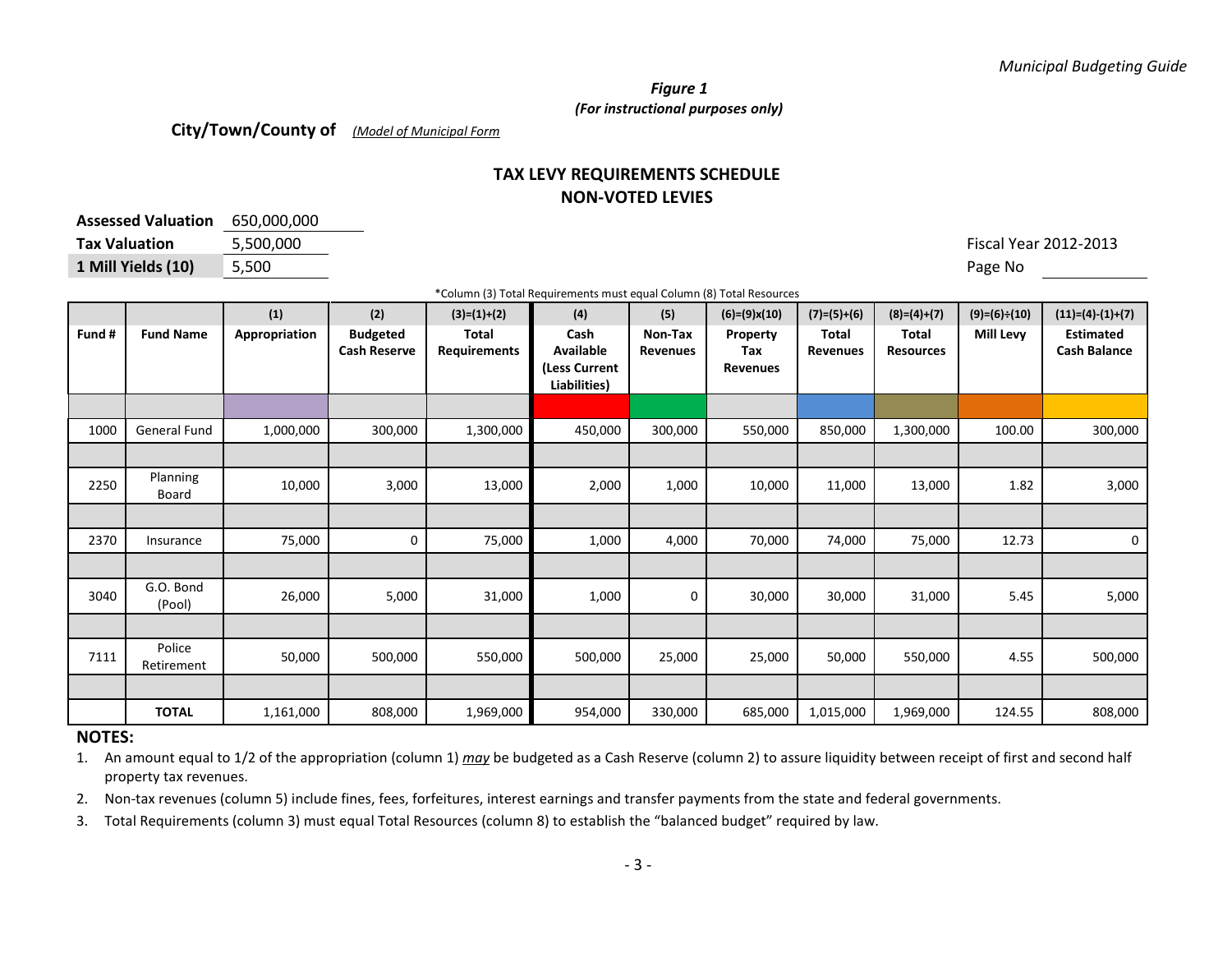# <span id="page-6-0"></span>**III. MONTANA BUDGET LAW**

- The main body of Montana's local government budget law is included in *Title 7, Chapter 6, Part 40, Montana Code Annotated,* entitled the *Montana Local Government Budget Act*. This group of statutes details the format requirements, processing timeline and prohibitions that municipal *officials must observe* in the budget development and implementation process. Important highlights include:
	- 1. *[7-6-4005, MCA.](http://data.opi.mt.gov/bills/mca/7/6/7-6-4005.htm)* Officials *may not* make an expenditure or incur an obligation in excess of the budgetary appropriation for a fund. An official who violates this provision is *liable for the entire amount of the excess expenditure.*
	- 2. *[7-6-4020 \(4\)\(c\), MCA.](http://data.opi.mt.gov/bills/mca/7/6/7-6-4020.htm)* The preliminary budget must include an estimate of the *beginning and ending cash balances* for each fund.
	- 3. *[7-6-4024, MCA.](http://data.opi.mt.gov/bills/mca/7/6/7-6-4024.htm)* Prior to final adoption, a public hearing on the preliminary budget must be noticed to afford the public an opportunity to question officials on their proposed budget.
	- 4. *[7-6-4024,](http://data.opi.mt.gov/bills/mca/7/6/7-6-4024.htm) MCA.* The final budget must be adopted by resolution approved by the council by the *later of the first Thursday after the first Tuesday in September* or within 30 calendar days of receiving certified taxable values from the Montana Department of Revenue.

# <span id="page-6-1"></span>**IV. READING THE BUDGET**

- If you cannot find the answers to the following four questions in your budget documents (usually the Tax Levy Requirements Schedule), you should ask for help. Unless you know the answers, you are not governing – someone else is.
	- **1. How much money do we have to start?**
	- **2. How much revenue do we expect to receive during the budget year?**
	- **3. How much money do we expect to spend during the budget year?**
	- **4. How much money will we have left at the end of the fiscal year?**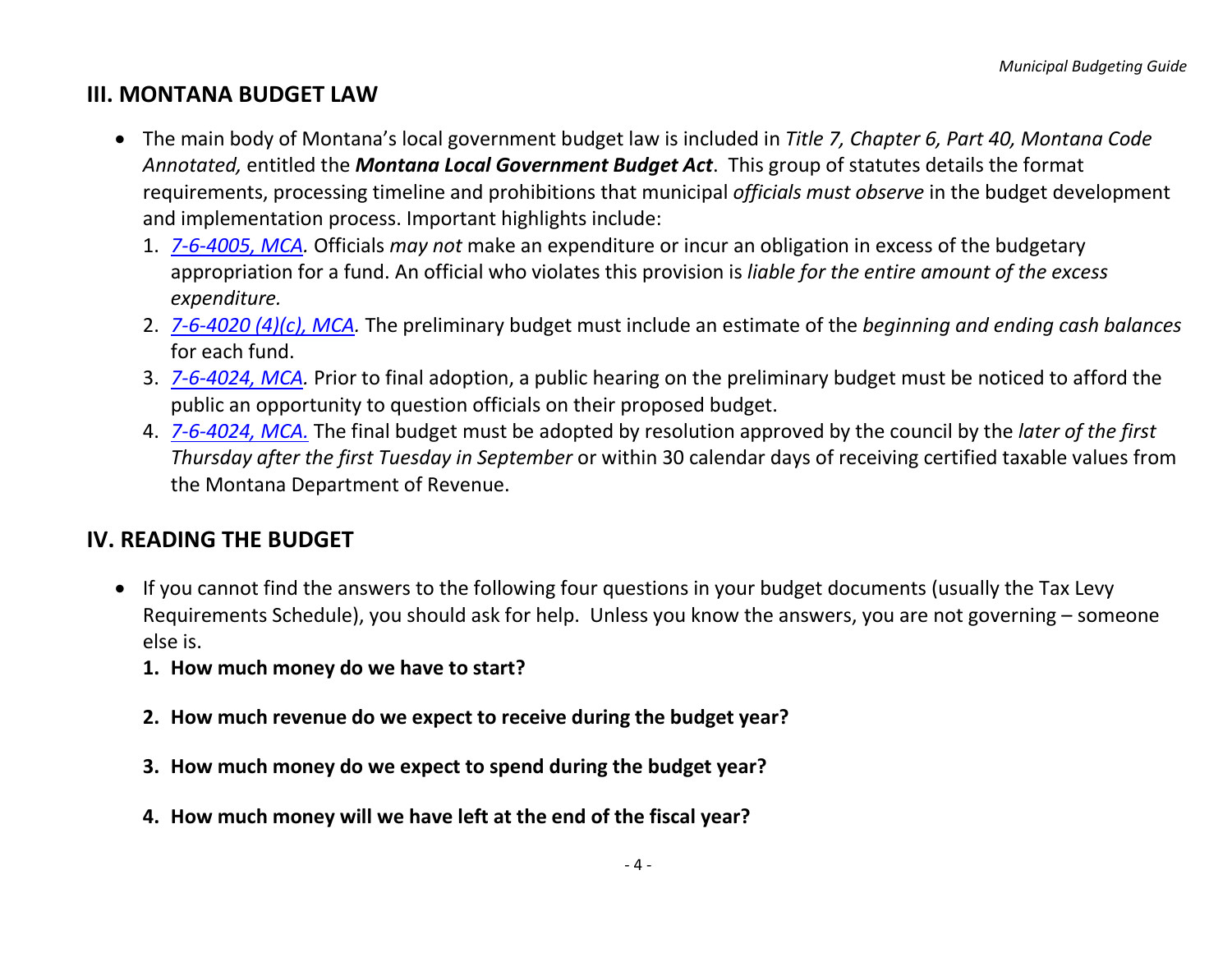# <span id="page-7-0"></span>1. How Much Money Do We Have?

- **Column 4** of the Tax Levy Requirements Schedule (TLRS), *Figure 1* on page 3, indicates the amount of *Cash Available* that the government has on hand (less any outstanding liabilities) to start the new fiscal year. This important number reflects the ending cash amount from the previous fiscal year as reported in the Annual Financial Report (AFR), which is subject to annual audit and reported here on the TLRS by the City/Town Clerk or Finance Officer.
- The city's *Cash Available* must be held in one of the following forms permitted by state law including:
	- 1. Deposits in the city's checking account, "repurchase agreement," or certificates of deposit of a "solvent bank or banks located in the city or town and subject to national supervision or state examination" (*[7-6-201](http://data.opi.mt.gov/bills/mca/7/6/7-6-201.htm)* and *[7-6-](http://data.opi.mt.gov/bills/mca/7/6/7-6-4601.htm) [4601, MCA](http://data.opi.mt.gov/bills/mca/7/6/7-6-4601.htm)*); or
	- 2. Deposits in the State Short Term Investment Pool-STIP (*[17-6-204, MCA](http://data.opi.mt.gov/bills/mca/17/6/17-6-204.htm)*).
	- 3. Funds not required for current business **may not** be invested in the stock market, annuities or any private firm or investment company but may be invested in certain "direct obligations" of the U.S. Government (*[7-6-201, MCA](http://data.opi.mt.gov/bills/mca/7/6/7-6-201.htm)*).
- For an in-depth discussion of the lawful options for investment of public funds see Section 5.1 "Investing Public Funds," by Miral Gamradt, in the *Montana Municipal Officials Handbook,* published by the Local Government Center*.*

# <span id="page-7-1"></span>2. How Much Revenue Do We Expect?

• In Montana about half of all municipal *General Fund* expenditures are funded by locally imposed *property taxes*, the revenue from which is estimated at **Column 6** on the TLRS at *Figure 1* on page 3. The balance of annual General Fund expenditures is typically funded by *non-tax revenues***,** estimated at **Column 5** of the TLRS. Each of these two components of city/town annual revenues is described immediately below but *it is important to remember that both of these numbers are revenue estimates* usually provided by the Clerk/Treasurer or Finance Officer.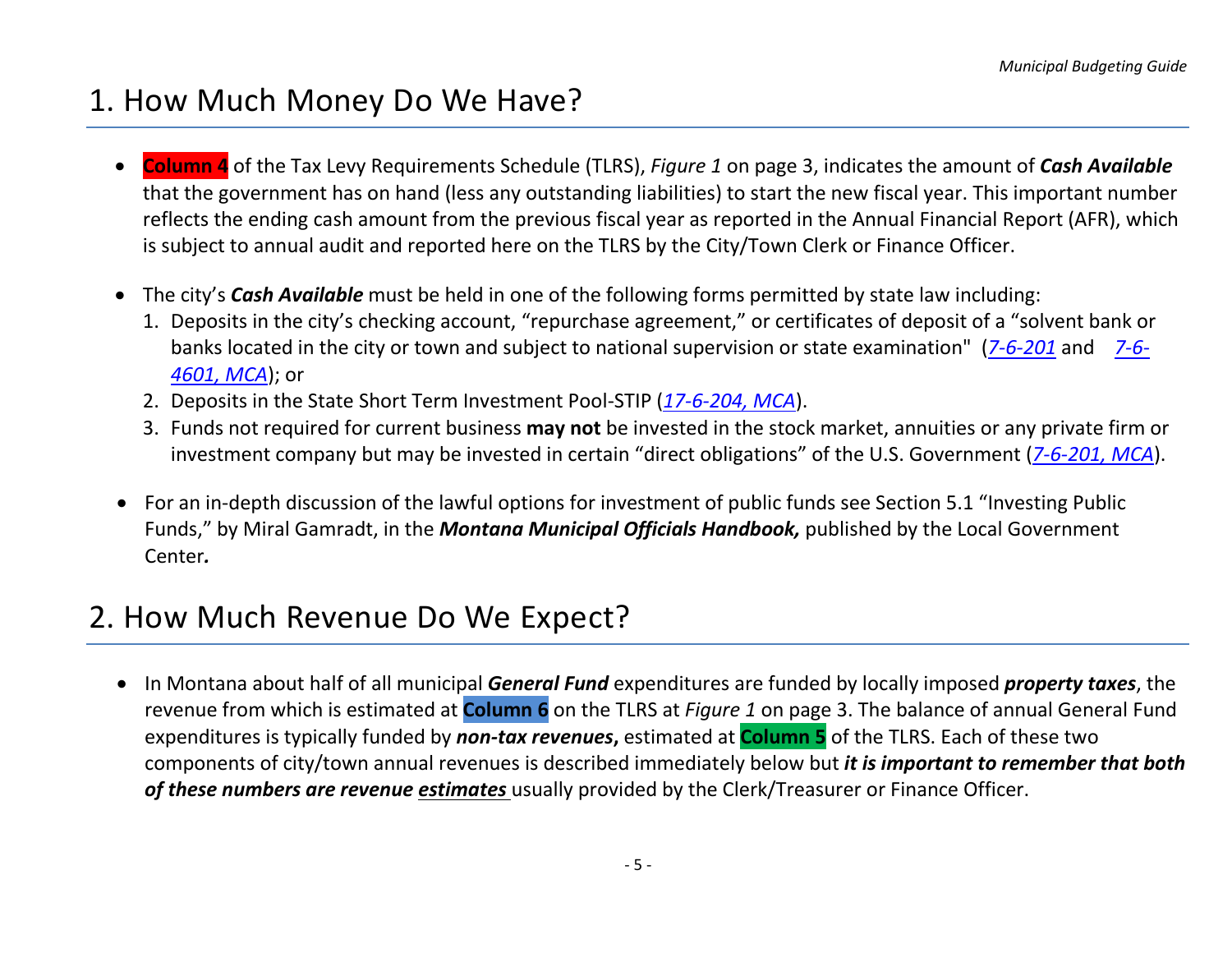- *Property tax revenues* are generated by an annual mill levy set by the budget resolution adopted by majority vote of the council. The actual amount of property tax revenue available to the municipal government depends upon two factors:
	- 1. *The taxable value of property* located within the municipal jurisdiction; and
	- 2. *The amount of the city/town government's mill levy as reported at* **Column 9** *of the TLRS on page 3. (See the Glossary of Terms on page 11 for definitions of these two important budgeting terms.)*
- The average *mill levy* for Montana municipal governments in FY 2012 was145 mills. The average *mill value* varied from \$37 in Ismay (Montana's smallest town) to \$149,188 in Billings (our largest city). However, **municipal governments are not free to impose whatever amount of property tax they may wish.** Montana law *[15-10-420, MCA](http://data.opi.mt.gov/bills/mca/15/10/15-10-420.htm)* sets strict mill levy limits, which may only be exceeded by a favorable vote of the local electorate, as provided in [15-10-425, MCA.](http://data.opi.mt.gov/bills/mca/15/10/15-10-425.htm)
- For municipalities, *non-tax revenue* takes four common forms:
	- 1. Fees for services, which are especially important for the Enterprise Funds such as the Water Fund, but also include a few General Fund fees such as swimming pool fees;
	- 2. Fines and forfeitures resulting primarily from traffic tickets;
	- 3. Interest earned on idle funds from depository banks or from STIP; and
	- 4. Inter-governmental transfer payments from the state or federal governments, which include a wide variety of payments, especially the twice annual "Guaranteed Share Entitlement Distribution" from the Montana Department of Revenue.
- The *non-tax revenue* stream of resources has become an increasingly important component of the municipal budget, in part due to the limitations imposed by law on property tax revenues.
- Those four Montana municipalities whose voters have approved a Resort Tax on the sale of tourist related goods have an additional and very important stream of revenue supplementing the General Fund.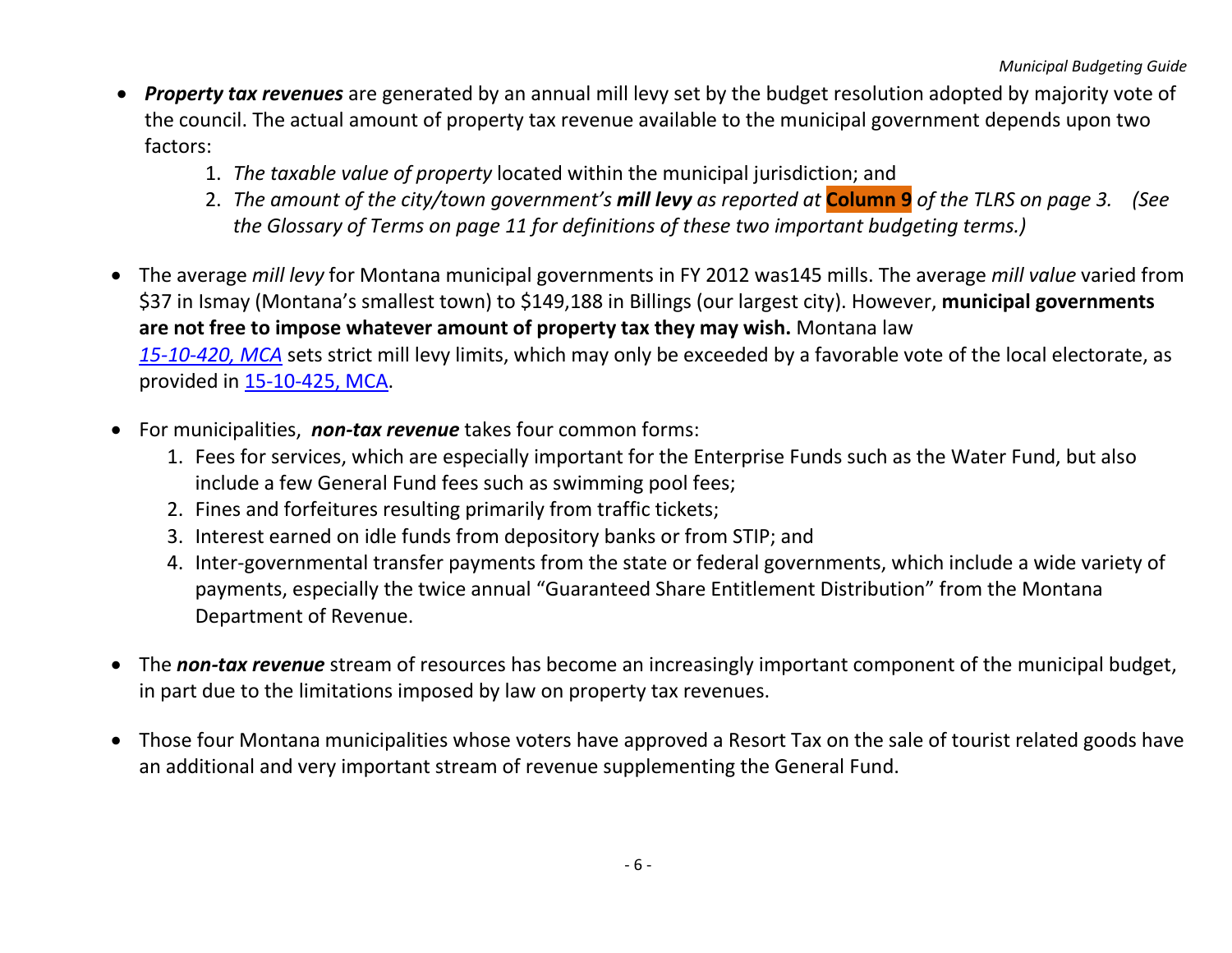# <span id="page-9-0"></span>3. How Much Money Do We Plan to Spend?

- This is your annual *appropriation* recorded in **Column 1** of the TLRS (at *Figure 1* on page 3) and is the Council's authorization for the executive branch departments to make expenditures or incur obligations for specific public purposes.
- The appropriation for each fund is limited to the fiscal year of the approved budget and *may not be exceeded except by lawful amendment of the budget by the Council.*
- The process of amending the budget to increase the appropriation requires a public hearing and a majority vote of the Council, *[7-6-4006\(4\)](http://data.opi.mt.gov/bills/mca/7/6/7-6-4006.htm)* and *[7-6-4031, MCA](http://data.opi.mt.gov/bills/mca/7/6/7-6-4031.htm)*.
- The total appropriation included in the annual budget reflects the aggregate input of projected expenditures from all city/town departments that are assembled early in the budget process by the Mayor and Clerk/Finance Officer. (See a model Expenditure Summary at *Figure 2* on page 8.) In most Montana municipalities the largest component of the annual appropriation is often personnel costs making any needed cutbacks in spending especially painful.
- By law the *final budget must be balanced* so that the *appropriation* does not exceed the projected c*ash available* plus the *combined estimated revenue* from property taxes and other non-tax revenues reported as **total resources** in **Column 8** of the TLRS at *Figure 1* on page 3, *[\(7-6-4030, MCA](http://data.opi.mt.gov/bills/mca/7/6/7-6-4030.htm)*.)
- However, the sharp eyed Mayor or Council Member will recognize that if, in fact, the *appropriation* **exceeds the combination of** *property tax revenues* **and** *non-tax revenues*, the available cash will have to be invaded to balance the budget **resulting in a reduced year-end cash position**. Needless to say, that budget deficit will be carried over to the following budget year as a reduction in the beginning *available cash position*. Because municipal governments do not have the authority to print their own money when they need a bit more, this so called "structural imbalance" may be the first step on the slippery slope to bankruptcy, recently experienced by a few large municipalities in other states.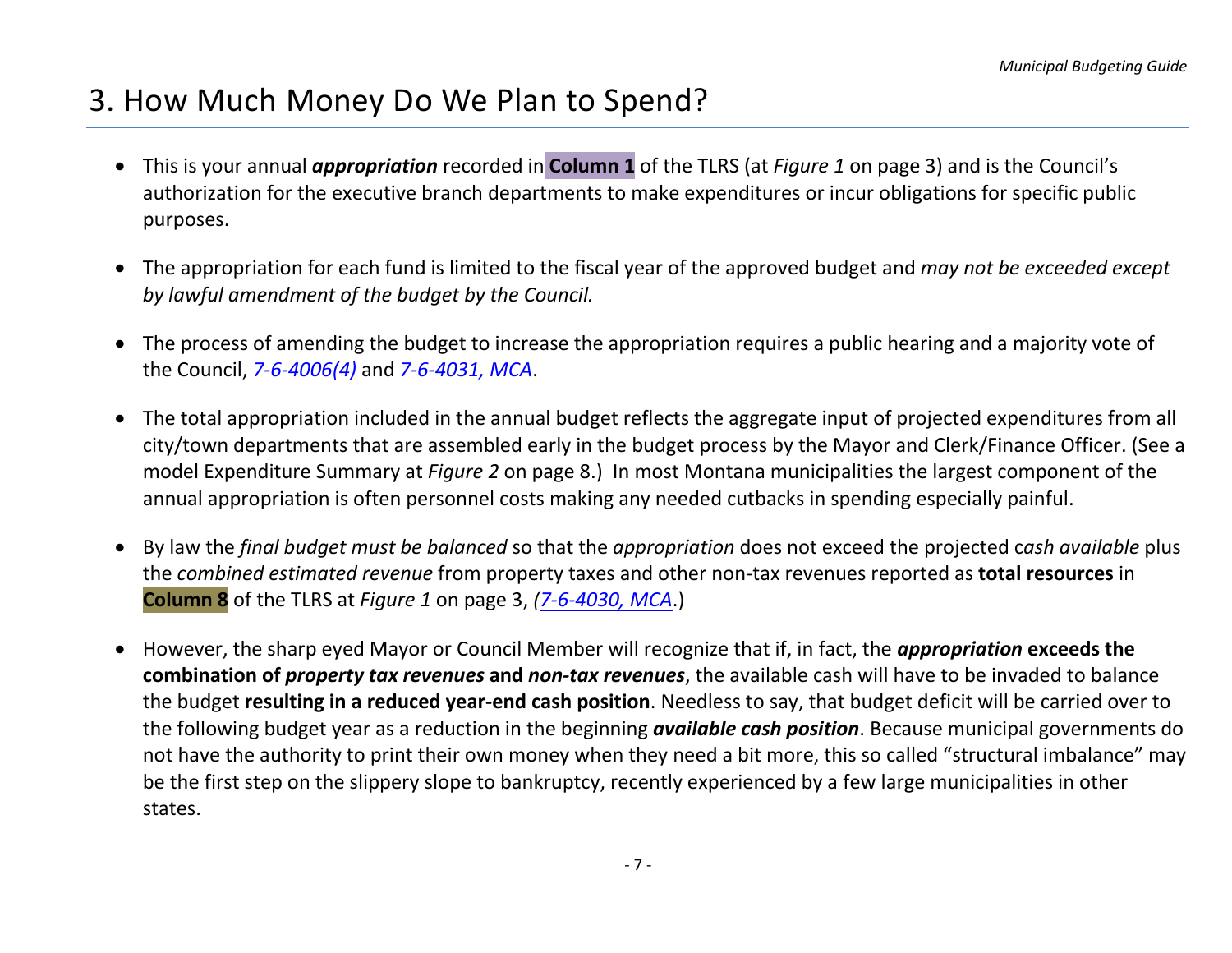# *Figure 2* **MODEL BARS BUDGET EXPENDITURE SUMMARY**

<span id="page-10-0"></span>

| <b>FUND</b><br>Title:<br>General<br>1000<br>Number: |                                 | <b>EXPENDITURES BY</b><br><b>ACTIVITY AND OBJECT</b> |                                          |                                   | City/Town/County of ______<br>(Municipal Model) |                                       |                                                               |                            |                     |
|-----------------------------------------------------|---------------------------------|------------------------------------------------------|------------------------------------------|-----------------------------------|-------------------------------------------------|---------------------------------------|---------------------------------------------------------------|----------------------------|---------------------|
| <b>ACCOUNT NO.</b>                                  | <b>ACCOUNT</b>                  | <b>Previous</b><br>Year<br>F.T.E.                    | <b>Previous</b><br>Year<br><b>Budget</b> | <b>Previous</b><br>Year<br>Actual | Fiscal Year:<br>Authorized<br>F.T.E             | (100)<br>Personnel<br><b>Services</b> | $(200 - 800)$<br><b>Operating &amp;</b><br><b>Maintenance</b> | (900)<br>Capital<br>Outlay | <b>Final Budget</b> |
| 420000                                              | <b>Public Safety</b>            |                                                      |                                          |                                   |                                                 |                                       |                                                               |                            |                     |
| 420100                                              | Law Enforcement                 | 10                                                   | 300,000                                  | 275,000                           | 11                                              | 275,000                               | 50,000                                                        | 25,000                     | 350,000             |
| 420200                                              | Detention and Correction        |                                                      |                                          |                                   |                                                 |                                       |                                                               |                            |                     |
| 420300                                              | <b>Probation and Parole</b>     |                                                      |                                          |                                   |                                                 |                                       |                                                               |                            |                     |
| 420400                                              | <b>Fire Protection</b>          | $.5\,$                                               | 75,000                                   | 60,000                            | $.5\,$                                          | 15,000                                | 50,000                                                        | 10,000                     | 75,000              |
| 420500                                              | Protective Inspections          | .5                                                   | 25,000                                   | 20,000                            | $.5\,$                                          | 15,000                                | 10,000                                                        |                            | 25,000              |
| 420600                                              | Civil Defense                   |                                                      |                                          |                                   |                                                 |                                       |                                                               |                            |                     |
| 420700                                              | <b>Other Emergency Services</b> |                                                      |                                          |                                   |                                                 |                                       |                                                               |                            |                     |
|                                                     | Other (List)                    |                                                      |                                          |                                   |                                                 |                                       |                                                               |                            |                     |
| <b>SUBTOTAL</b>                                     |                                 | 11                                                   | 400,000                                  | 355,000                           | 12                                              | 305,000                               | 110,000                                                       | 35,000                     | 450,000             |

## **NOTES:**

1. Note an increase of one Full Time Equivalent (F.T.E.) was approved for next year's budget.

2. This is a volunteer fire department in a Class 3 City with only a full-time, paid chief whose duties are split between two budgeted functions.

3. The blank rows are for typical county functions.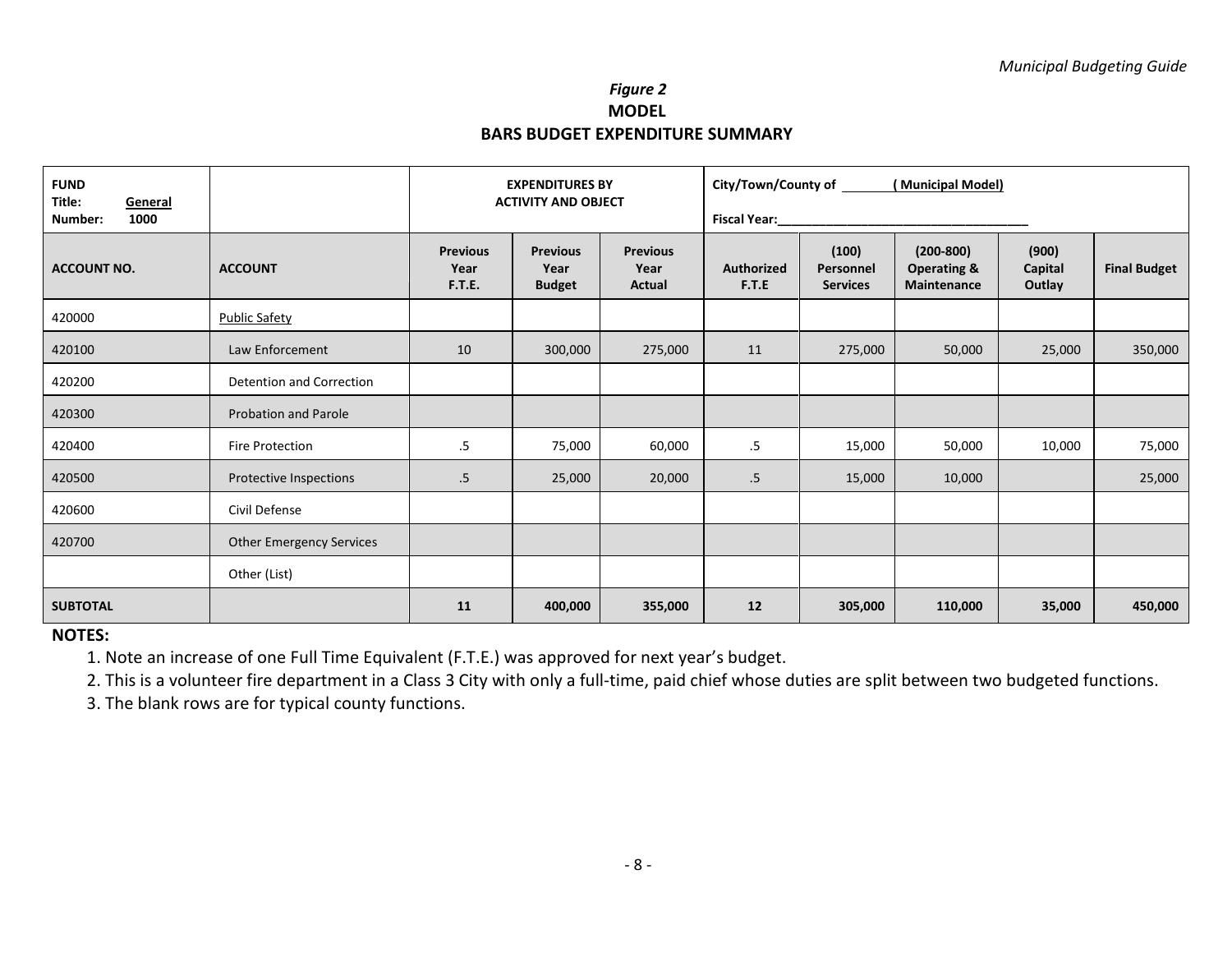# <span id="page-11-0"></span>4. How Much Money Do We Expect to Have at the End of the Fiscal Year?

- The *estimated ending cash balance* reported in **Column 11** of the TLRS (*Figure 1 on page 3)* is an important indicator of the city or town's financial health. If this number is smaller than the opening *available cash* reported in **Column 4** of the TLRS, your budget is in *structural imbalance because you are planning to spend more than the expected revenue.* Efforts to correct this situation will ultimately require an increase in revenue to support the spending levels or (more likely) a reduction in the government's spending, or both.
- Because year ending cash is such an important indicator of financial health, some municipal governments (and most businesses) track this number very carefully over time. A simple graph that can easily be prepared for the Mayor and Council by the Clerk or Finance Officer to indicate changes in year end cash balances over multiple budget years is presented on the following page as *Figure 3.*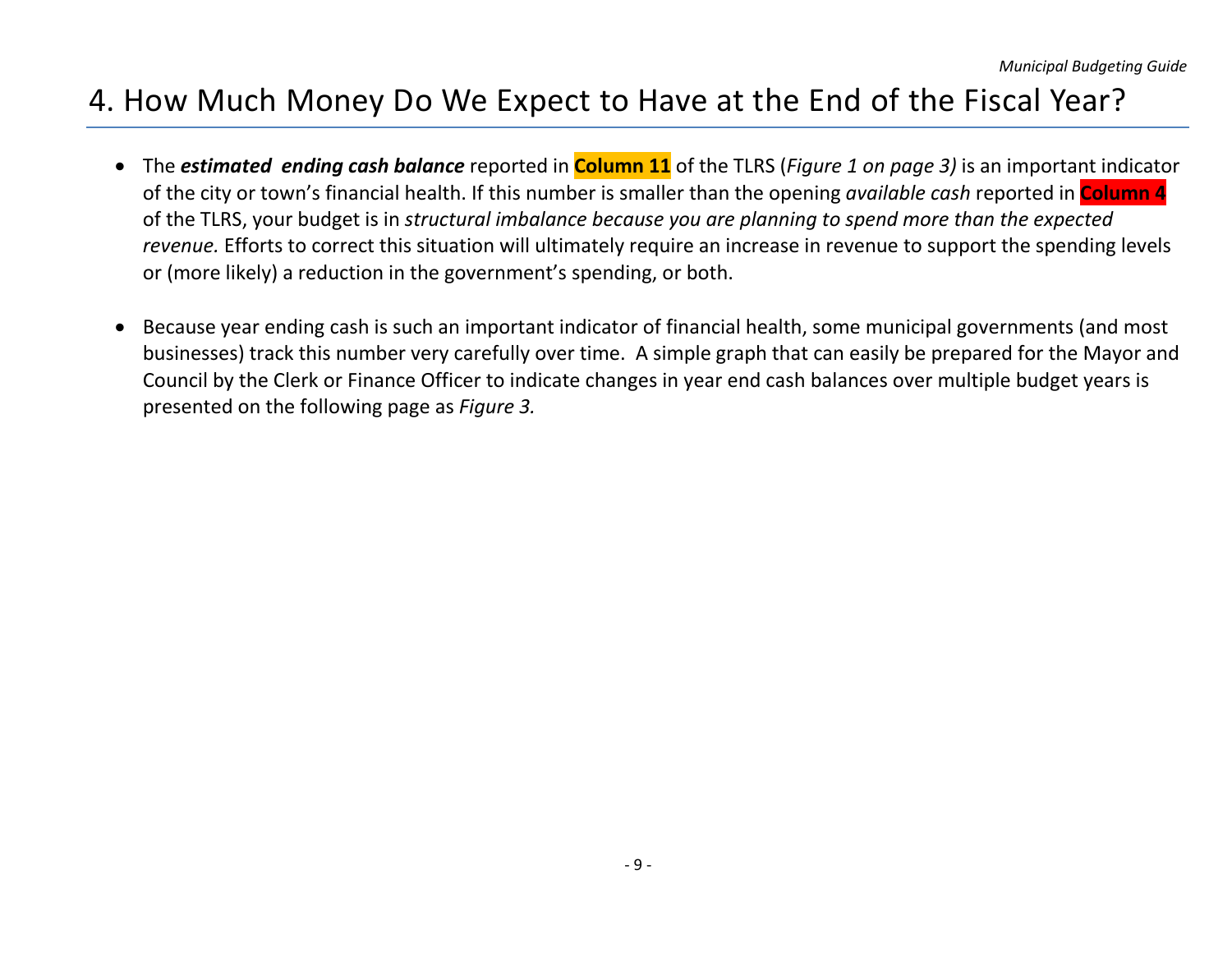*Figure 3* **MODEL OF A SELECTED FINANCIAL TREND INDICATOR**



#### **NOTES:**

- 1. A declining Fund Balance means that expenditures have exceeded revenues. Corrective action requires either a reduction in Appropriations or an increase in Revenues, or both.
- 2. Data to chart the trend in Fund Balance may be derived directly from the BARS annual Tax Levy Requirements Schedule.
- 3. Fund Balance is but one of a number of significant financial trend indicators. Others might include Total Revenue, Non-Tax Revenue, Debt Burden (expressed in dollars and as a percentage of taxable value) and Total Appropriation. Trends in "working capital balance'" would be appropriate for the Enterprise Funds.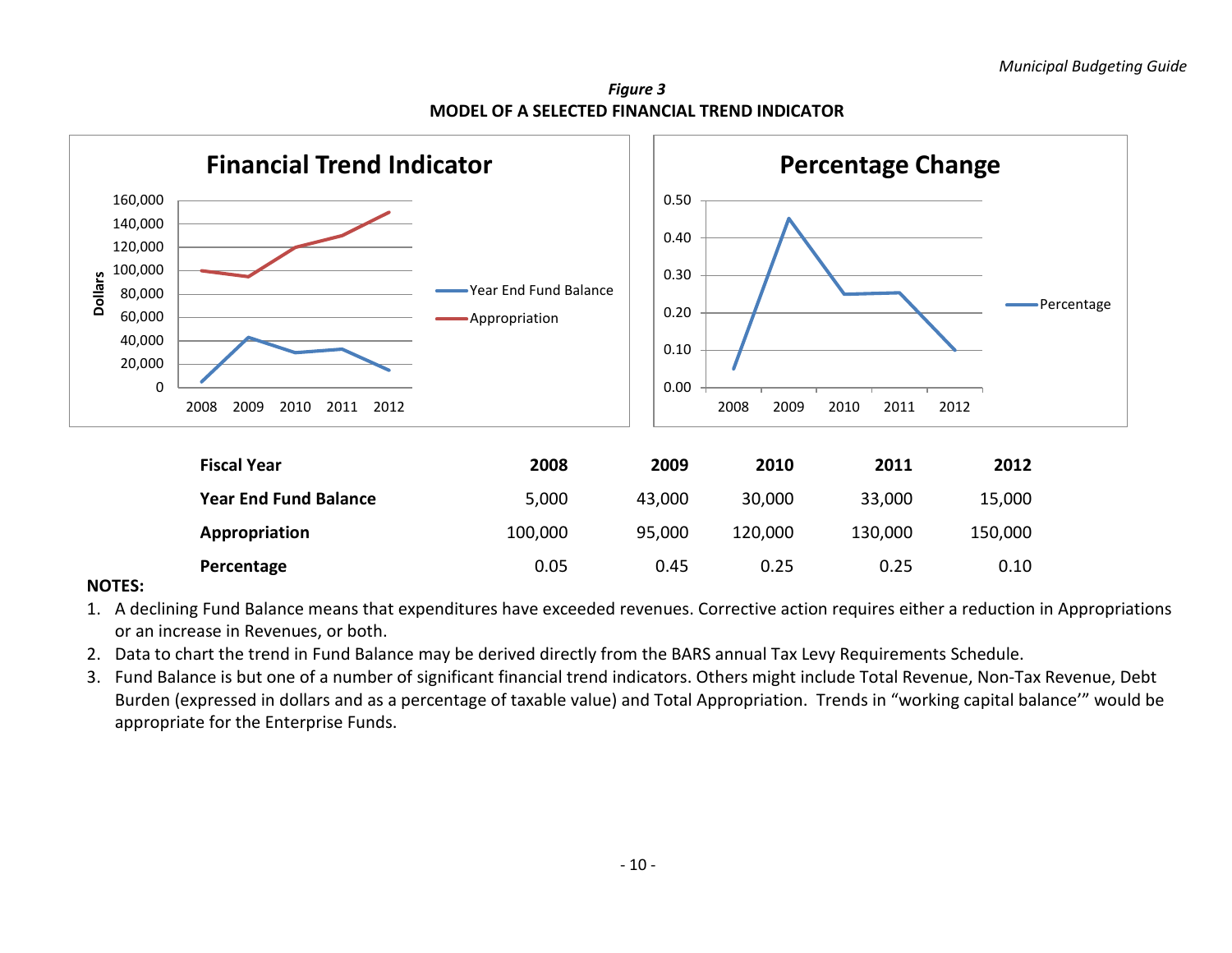# **V. GLOSSARY OF COMMON BUDGET TERMS**

#### **Appropriation**

An authorization by the governing body enabling local government departments to make expenditures or to incur financial obligations for a specific public purpose. The expenditure authorization for each fund is limited to the fiscal year of the approved budget *and may not be exceeded except by lawful amendment of the budget by the governing body.*

#### **Budget**

The plan of expenditures and revenues approved and authorized by the annual budget resolution of the governing body to meet the essential public safety, public health and public well-being needs of the city/town or county during a specific fiscal year. A "line item budget" is formatted by object code to document the source of revenues as well as the departmental origin and purpose of expenditures. A "program/performance budget" includes the necessary accounting detail but is expanded to provide documentation of the funded program objectives and the associated performance measures that will be used to evaluate the outcomes and public benefits to be derived from the budgeted expenditures.

## **Capital Improvement Program (CIP)**

A method provided by law (*[7-6-616, MCA](http://data.opi.mt.gov/bills/mca/7/6/7-6-616.htm)*) for funding the replacement, improvement or acquisition of local government property, facilities and equipment that costs in excess of \$5,000 and has a life expectancy of five years or more.

#### **Enterprise Fund**

A governmental fund type used to account for the revenues and expenses (including depreciation) of proprietary services provided by a local government on a "fee for service" basis, similar to private business enterprises, rather than on a tax supported basis. Water, wastewater (sewer), solid waste (garbage) and ambulance services are typical examples of municipal enterprise activities.

#### **Fiscal Year**

A twelve month governmental accounting period limiting the authorization of expenditures and enabling annual reconciliation of the government's financial position. The fiscal year for state and local governments in Montana is July 1to June 30.

#### **F.T.E.**

One FTE is equivalent to one employee working full-time, forty hours per week. For example: If you have three employees, one of whom is working 40 hours per week; another working 30 hours per week, and the third working 30 hours per week - totaling 100 hours. The full time equivalent calculation is 100 hours divided by 40 hours per week, or 2.5 FTE.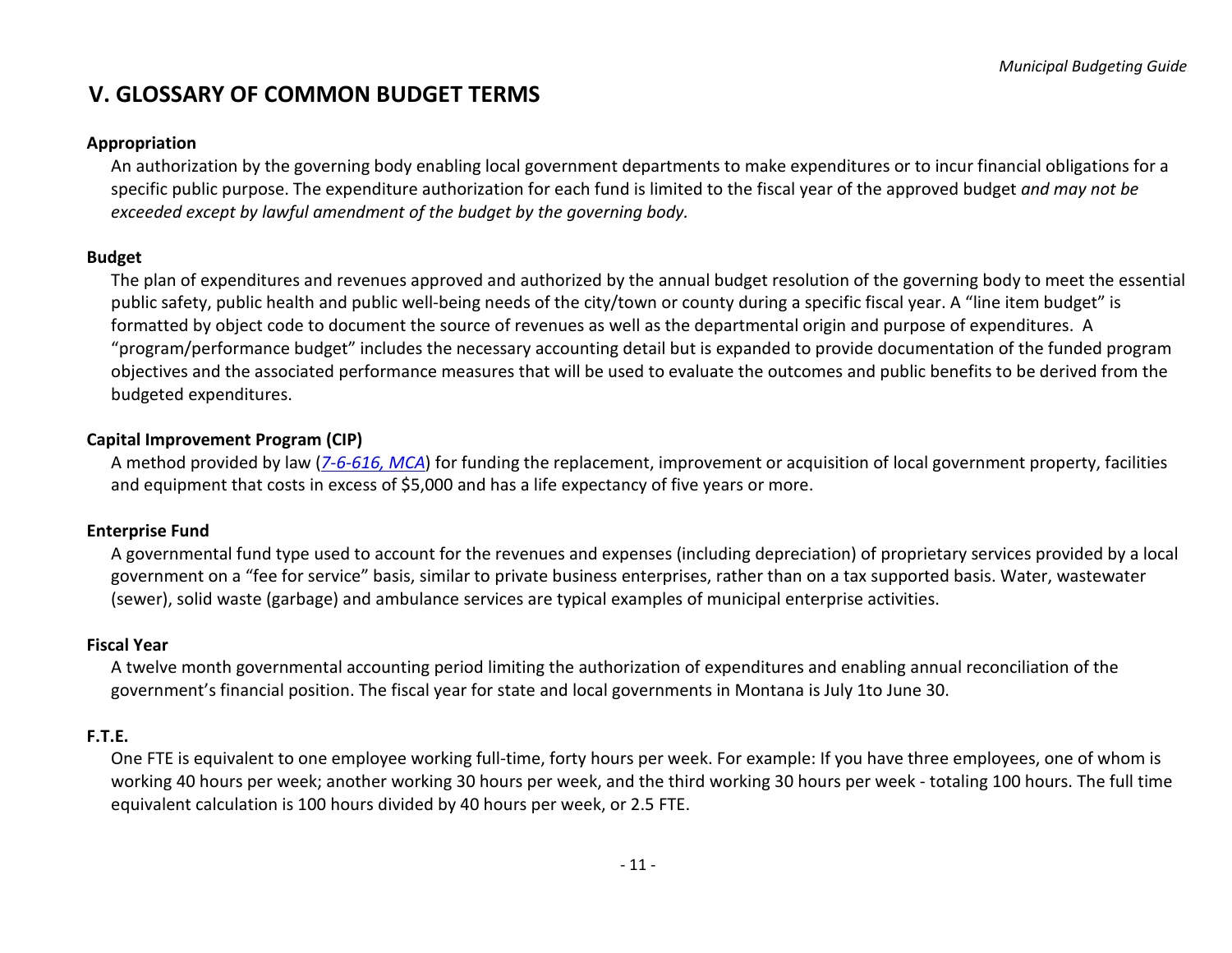#### **Unreserved Fund Balance**

For governmental funds, the fiscal year end cash, less outstanding liabilities (column 11 Estimated Ending Cash Balance).

For Enterprise Funds, the fund balance is designated the Unreserved Retained Earnings.

This is an important trend indicator of the financial soundness of a governmental fund or unit of government.

# **G.A.A.P.**

"Generally accepted accounting principles" recognized by the accounting profession and by the Government Accounting Standards Board (GASB).

# **General Fund**

A fund used to account for the ordinary operations of a local government, which is financed by property taxes and other non-tax, general revenues and not accounted for in another governmental fund.

## **Property Tax Mill**

One thousandth of the total property tax valuation of a taxing jurisdiction. The mill is used to apportion the costs of providing government services in proportion to the taxable value of property owned by the taxpayer. Thus, if the total *taxable valuation* of a city is \$2,000,000, a one mill levy would yield \$2,000 in property tax revenue (\$2,000,000 ÷ 1,000). By the same token, if a residence has a *taxable* value of \$5,000, a one mill levy on the property would yield \$5.00 in property tax revenue. If the mill levy required to balance the city/town budget is 100 mills, the municipal property tax on that same residence would be 100 x \$5.00, or \$500.00, which would be *added* to the county, school and state mill levies.

# **Taxable Valuation**

The portion (percentage) of the "appraised value" of any property that is subject to a property tax mill levy. Both the "appraised value" and the resulting "taxable value" are determined by periodic appraisals conducted by the Montana Department of Revenue applying a "tax rate" enacted by the legislature and furnished to all units of local government as annual, certified "taxable values" lying within the local government's jurisdiction. The taxable value is the basis for the local government's mill value which, as noted above, is the taxable value of the jurisdiction divided by 1,000.